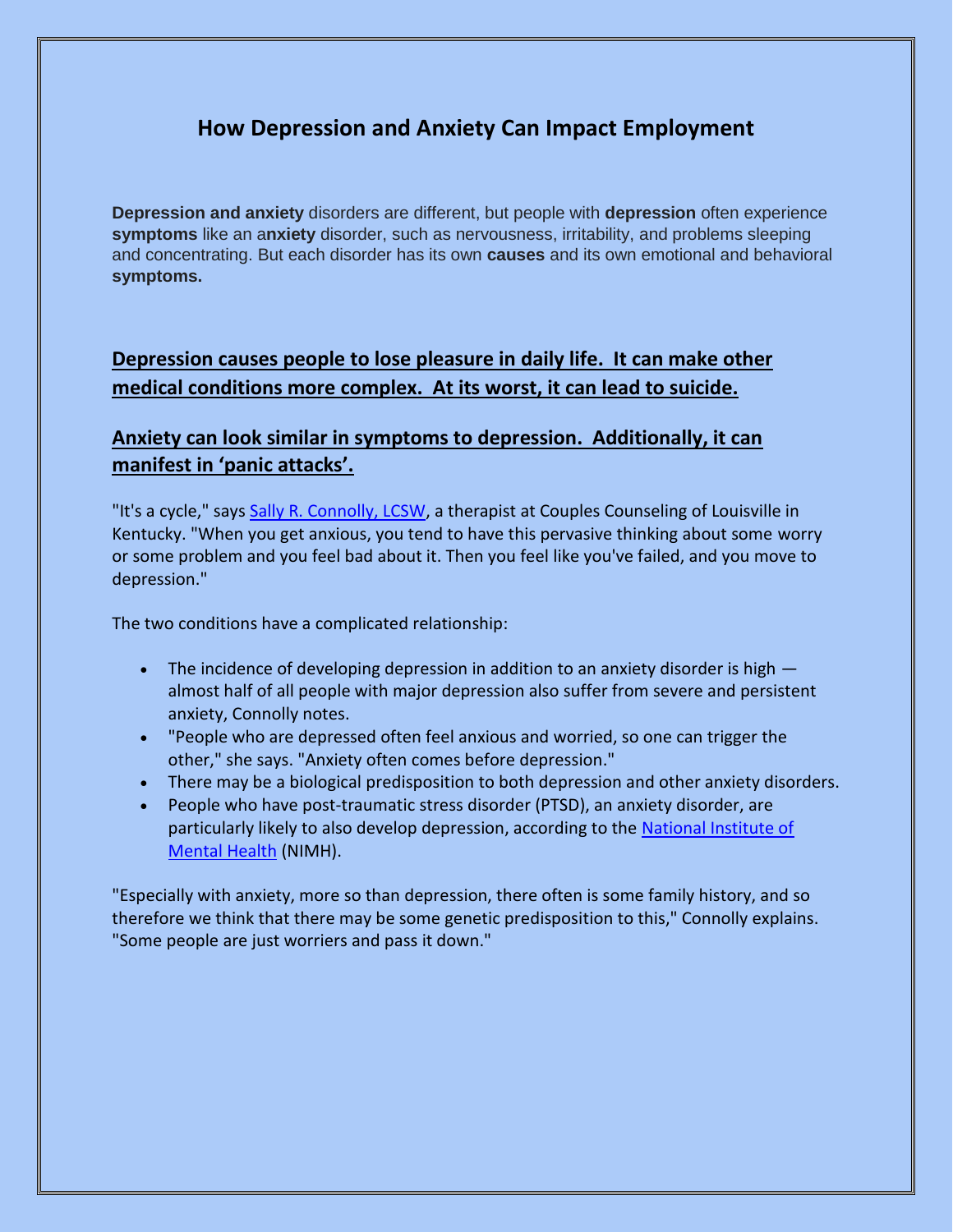## **Symptoms of Anxiety and Depression**

These are signs that a person may suffer from both anxiety disorder and depression:

- Constant, irrational fear and worry
- Physical symptoms like rapid heartbeat, fatigue, headaches, hot flashes, sweating, abdominal pain, and difficulty breathing
- Insomnia
- Changes in eating, either too much or too little
- Difficulty with memory, decision making, and concentration
- Constant feelings of sadness or worthlessness
- Loss of interest in hobbies and activities
- Feeling tired and cranky
- Inability to relax
- Panic attacks

**The impact at WORK can be seen in poor attendance, 'job hopping', irritability, inattentiveness, job loss, trouble concentrating, low productivity and poor social interactions.**

**Adults may have little trouble finding a job, but a history of being fired or walking away from jobs. They may find they cannot 'sell' their skills in an interview setting.**

**Questions to help identify depression and/or anxiety-**

- **1) How did your last two or three jobs end?**
- **2) Do you sleep too much or too little?**
- **3) What gives you a great feeling?**
- **4) Do you often feel tired? Irritable? Fatigued?**
- **5) How do you sleep at night?**
- **6) What sorts of things cause you to worry?**
- **7) Have you ever spoken to a doctor about feeling depressed?**
- **8) Do you ever experience panic attacks?**